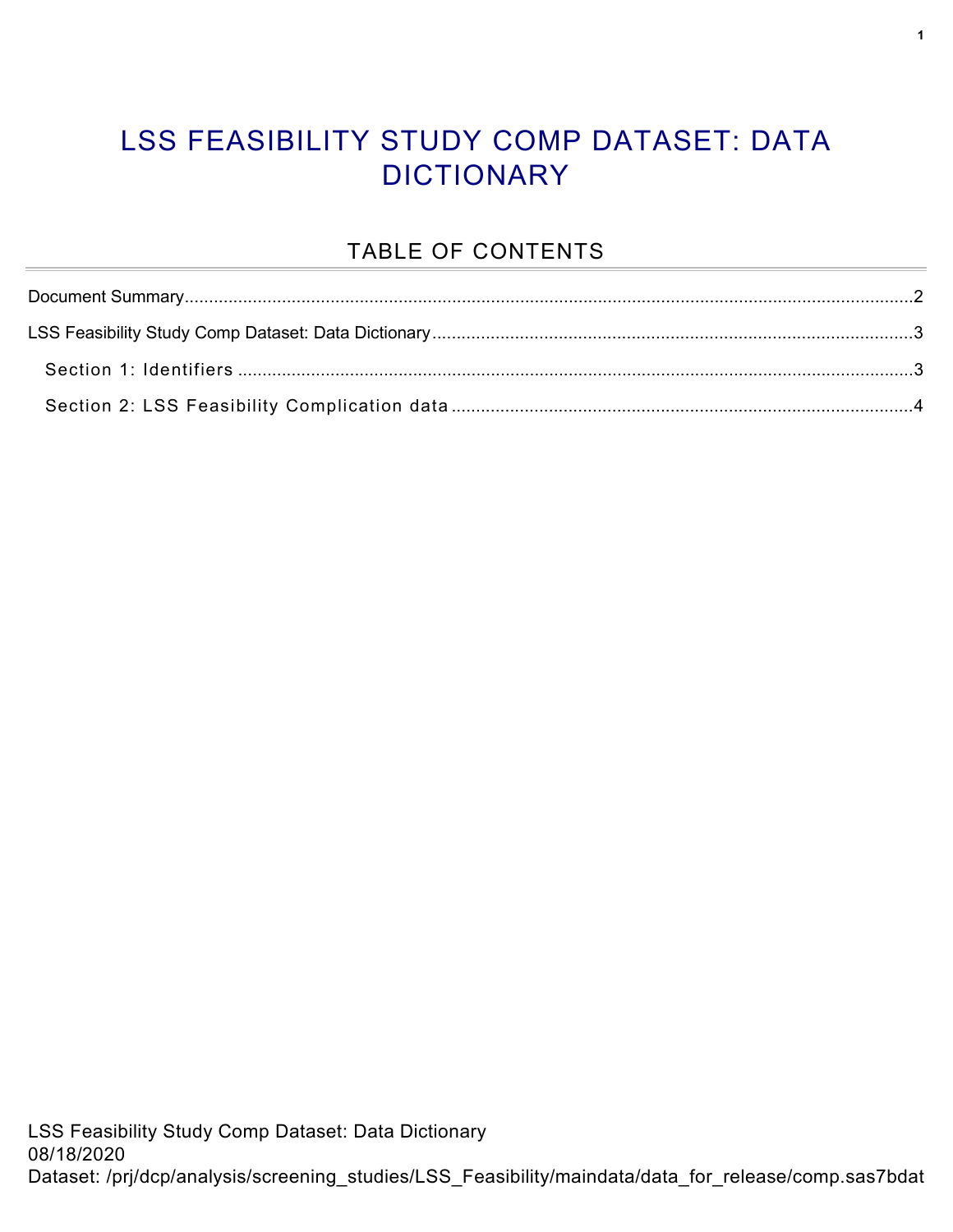### Document Summary

<span id="page-1-0"></span>

| <b>Property</b>    | Value                                                                                          |  |  |
|--------------------|------------------------------------------------------------------------------------------------|--|--|
| Document Title     | LSS Feasibility Study Comp Dataset: Data Dictionary                                            |  |  |
| Date Created       | 08/18/2020                                                                                     |  |  |
| <b>For Dataset</b> | /pri/dcp/analysis/screening studies/LSS Feasibility/maindata/data for<br>release/comp.sas7bdat |  |  |
| Sections           | 2                                                                                              |  |  |
| <b>F</b> ntries    | 5                                                                                              |  |  |
| Document Filename  | mug LSSFeasibilityStudyCompdataset.08.18.20.rtf                                                |  |  |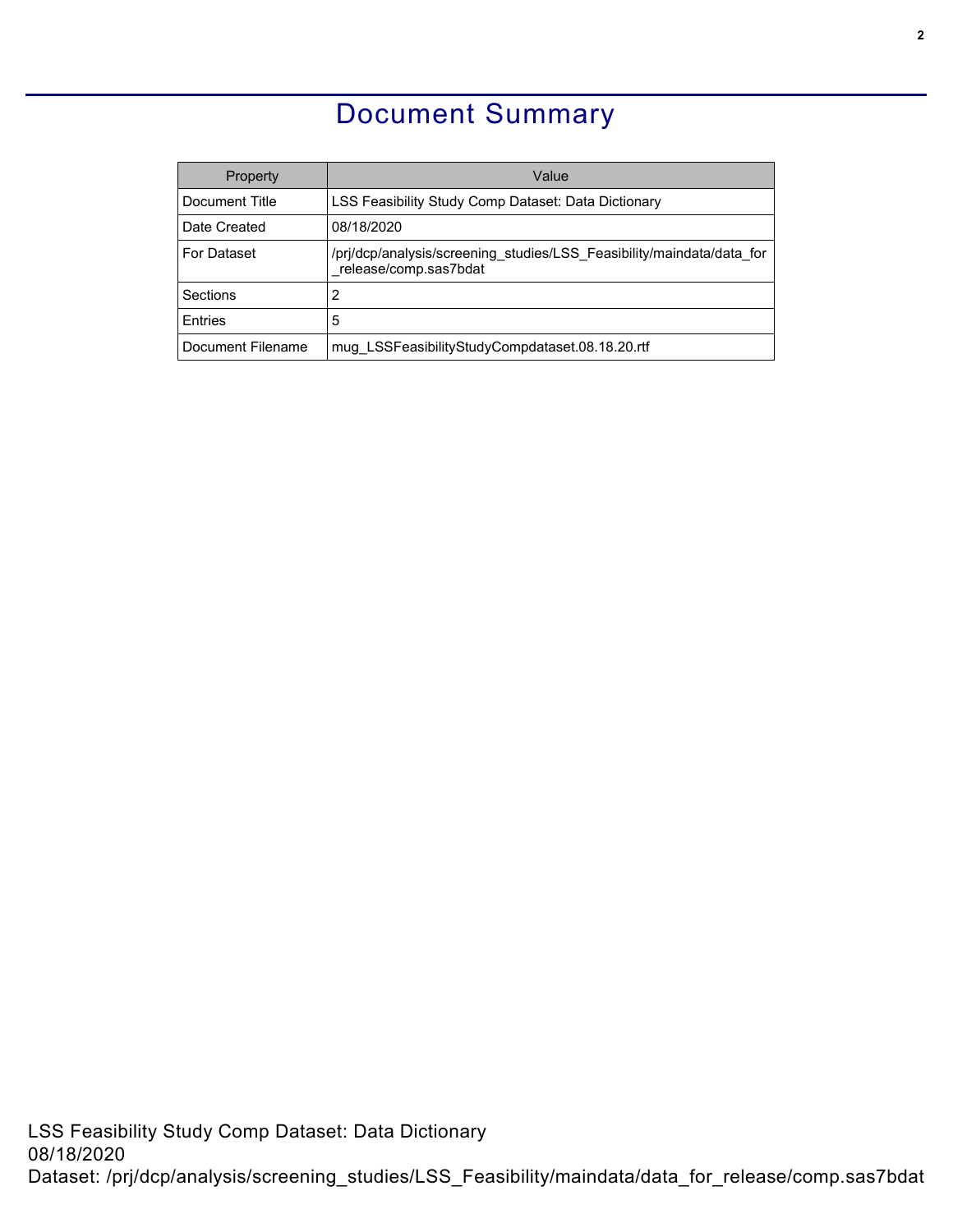# <span id="page-2-0"></span>LSS Feasibility Study Comp Dataset: Data Dictionary Section 1: Identifiers

<span id="page-2-1"></span>

| <b>Class</b>       | /ariable   | _abel      | Description | Format Text |
|--------------------|------------|------------|-------------|-------------|
| Principal<br>101.1 | <b>IID</b> | Subject ID |             | Num         |